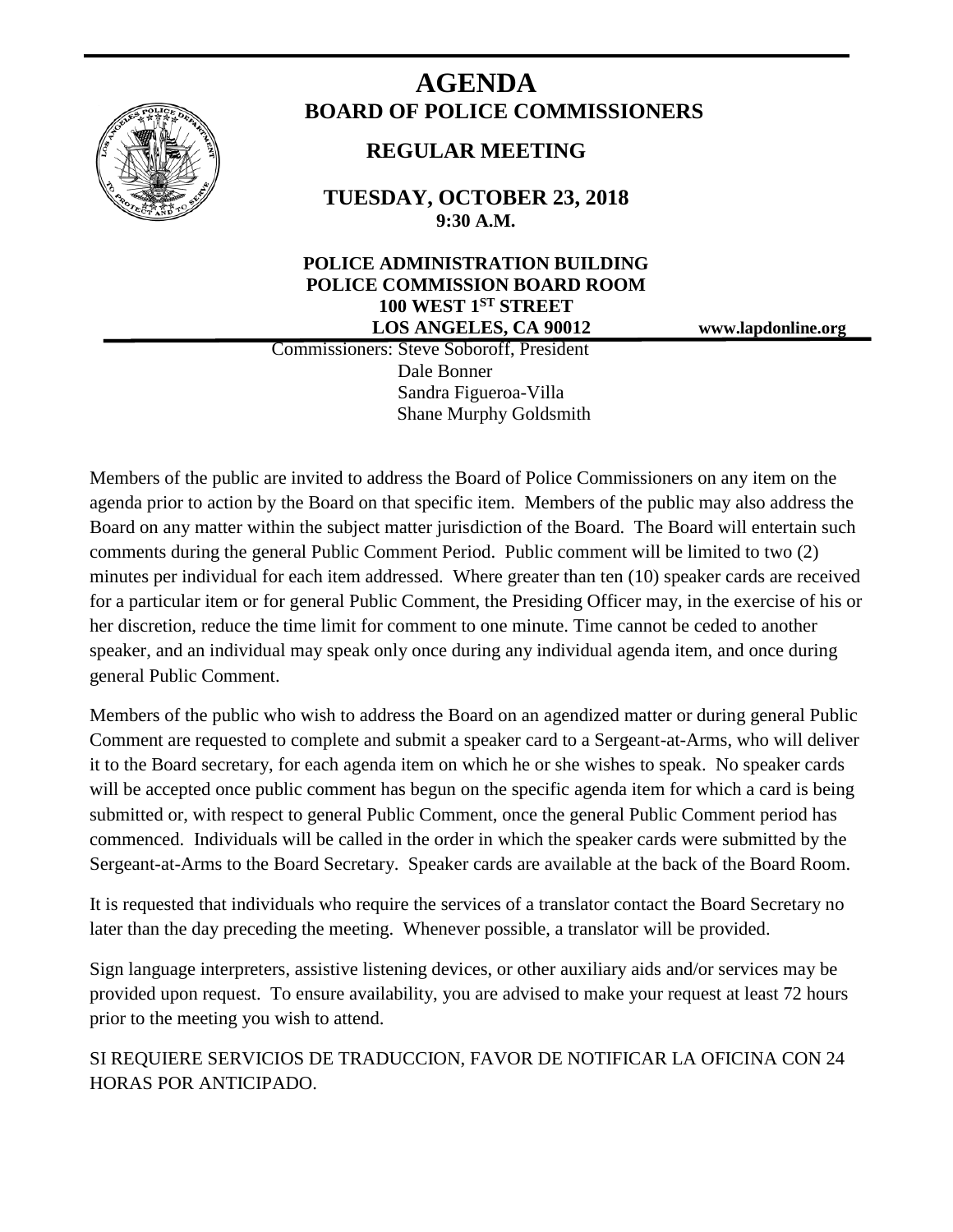#### 1. **CONSENT AGENDA ITEMS**

A. DEPARTMENT'S REPORT, dated October 17, 2018, relative to a monetary donation totaling \$2,670.00 from the Los Angeles Dodgers, LLC., to be utilized for food and recreational activities and events for the Department Cadet Program, for the benefit of the Newton Area Cadets (\$2,040) and the Van Nuys Area Cadets (\$630), as set forth.

[\[BPC #18-0337\]](http://www.lapdpolicecom.lacity.org/102318/BPC_18-0337.pdf)

Recommendation(s) for Board action:

APPROVE the Department's report and ACCEPT the donation.

B. DEPARTMENT'S REPORT, dated October 17, 2018, relative to a monetary donation in the amount of \$2,000.00 from the Los Angeles Police Foundation, to be used to purchase 10 tables and 100 folding chairs, for the benefit of the Southeast Area, as set forth. **IBPC** #18-0338]

Recommendation(s) for Board action:

APPROVE the Department's report and ACCEPT the donation.

C. DEPARTMENT'S REPORT, dated October 17, 2018, relative to a monetary donation in the amount of \$4,110.00 from the Los Angeles Dodgers, LLC., to be utilized for food and recreational activities and events, for the benefit of the Hollenbeck Area Cadet Program, as set forth. **[\[BPC#18-0339\]](http://www.lapdpolicecom.lacity.org/102318/BPC_18-0339.pdf)** 

Recommendation(s) for Board action:

APPROVE the Department's report and ACCEPT the donation.

D. DEPARTMENT'S REPORT, dated October 17, 2018, relative to a monetary donation in the amount of \$50.00, from the Valley Traffic Advisory Council, to be used to reimburse one officer for a Child Passenger Safety re-certification training fee, for the benefit of Valley Traffic Division, as set forth. [\[BPC #18-0340\]](http://www.lapdpolicecom.lacity.org/102318/BPC_18-0340.pdf)

Recommendation(s) for Board action:

APPROVE the Department's report and ACCEPT the donation.

E. DEPARTMENT'S REPORT, dated October 17, 2018, relative to the donation of funding to purchase reflective safety vests to be handed out to pedestrians in the community, valued at \$1,437.50, from the Los Angeles Police Foundation, for the benefit of South Traffic Division, as set forth. **[\[BPC #18-0341\]](http://www.lapdpolicecom.lacity.org/102318/BPC_18-0341.pdf)** 

Recommendation(s) for Board action:

APPROVE the Department's report and ACCEPT the donation.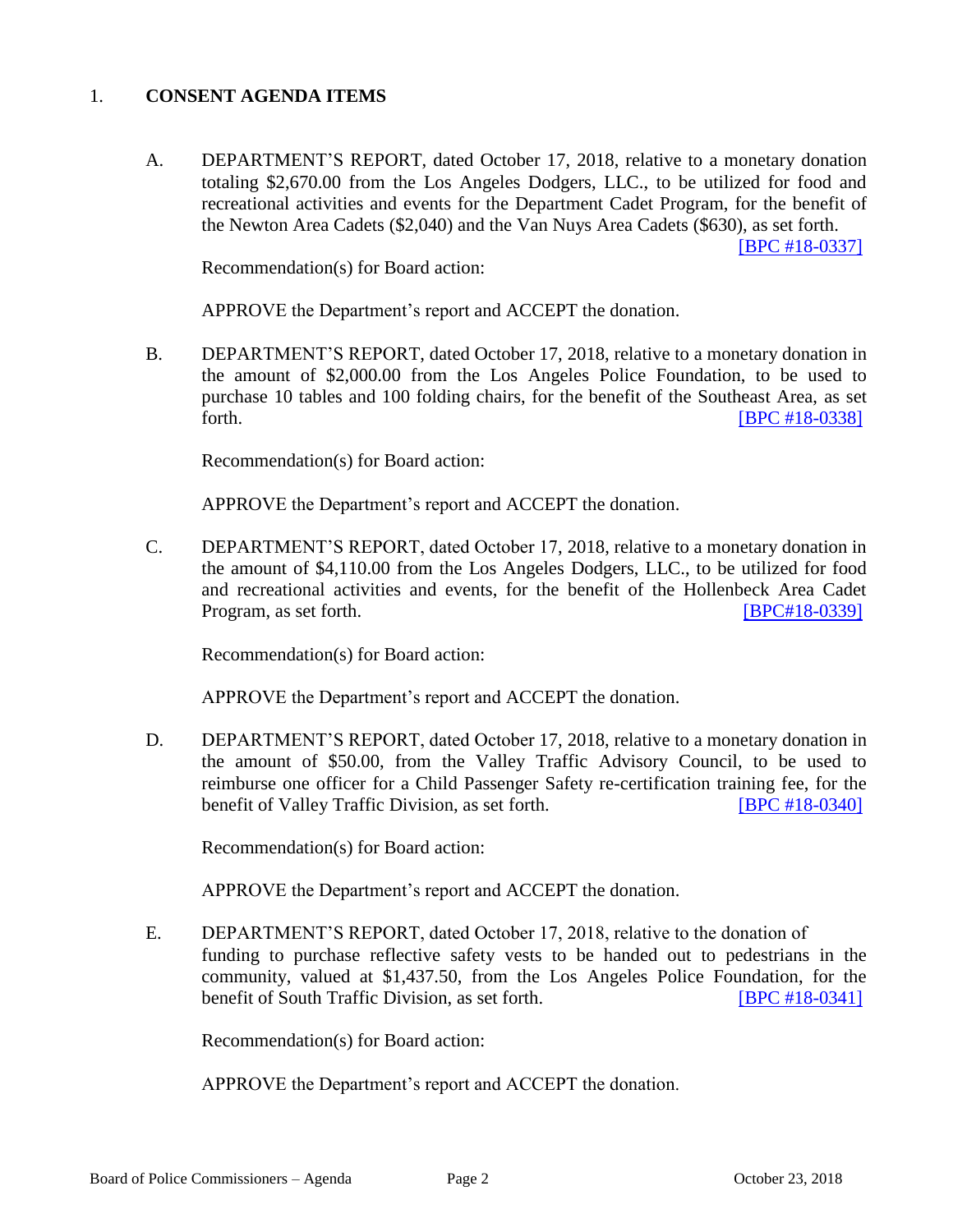F. DEPARTMENT'S REPORT, dated October 17, 2018, relative to the donation of an airline ticket to Mumbai, India, valued at \$901.01, from the International Association for Human Values, for one officer to attend the World Summit on Countering Violence and Extremism, for the benefit of the Community Outreach and Development Division, as set forth. **IBPC #18-0343]** 

Recommendation(s) for Board action:

APPROVE the Department's report and ACCEPT the donation.

## 2. **REGULAR AGENDA ITEMS**

A. EXECUTIVE DIRECTOR'S REPORT, dated October 16, 2018, relative to the Official Police Garage Towing and Storage Rates for 2019, as set forth. **IBPC #18-0344** 

Recommendation(s) for Board action:

APPROVE the Executive Director's report.

B. DEPARTMENT'S REPORT, dated October 17, 2018, relative to the Grooveville Task Force – Recommendation for the Police Commission Unit Citation, as set forth.

[\[BPC #18-0345\]](http://www.lapdpolicecom.lacity.org/102318/BPC_18-0345.pdf)

Recommendation(s) for Board action:

APPROVE the Department's report.

C. DEPARTMENT'S REPORT, dated October 17, 2018, relative to the Crime Classification Audit (Ad No. 17-021), as set forth. [\[BPC #18-0336\]](http://www.lapdpolicecom.lacity.org/102318/BPC_18-0336r.pdf)

Recommendation(s) for Board action:

APPROVE the Department's report.

D. DEPARTMENT'S REPORT, dated October 9, 2018, relative to the complaint related to a Non-Categorical Use of Force-Revised; Reclassification of a Level II Use of Force Investigation to a Level I – Established; Reportable Non-Categorical Use of Force Incidents – Renamed and Revised, as set forth. [\[BPC #18-0342\]](http://www.lapdpolicecom.lacity.org/102318/BPC_18-0342.pdf)

Recommendation(s) for Board action:

APPROVE the Department's report.

## 3. **REPORT OF THE CHIEF OF POLICE**

- Significant Incidents and activities occurring during the period of October 16, 2018 through October 23, 2018
- Crime Statistics
- Department Personnel Strength